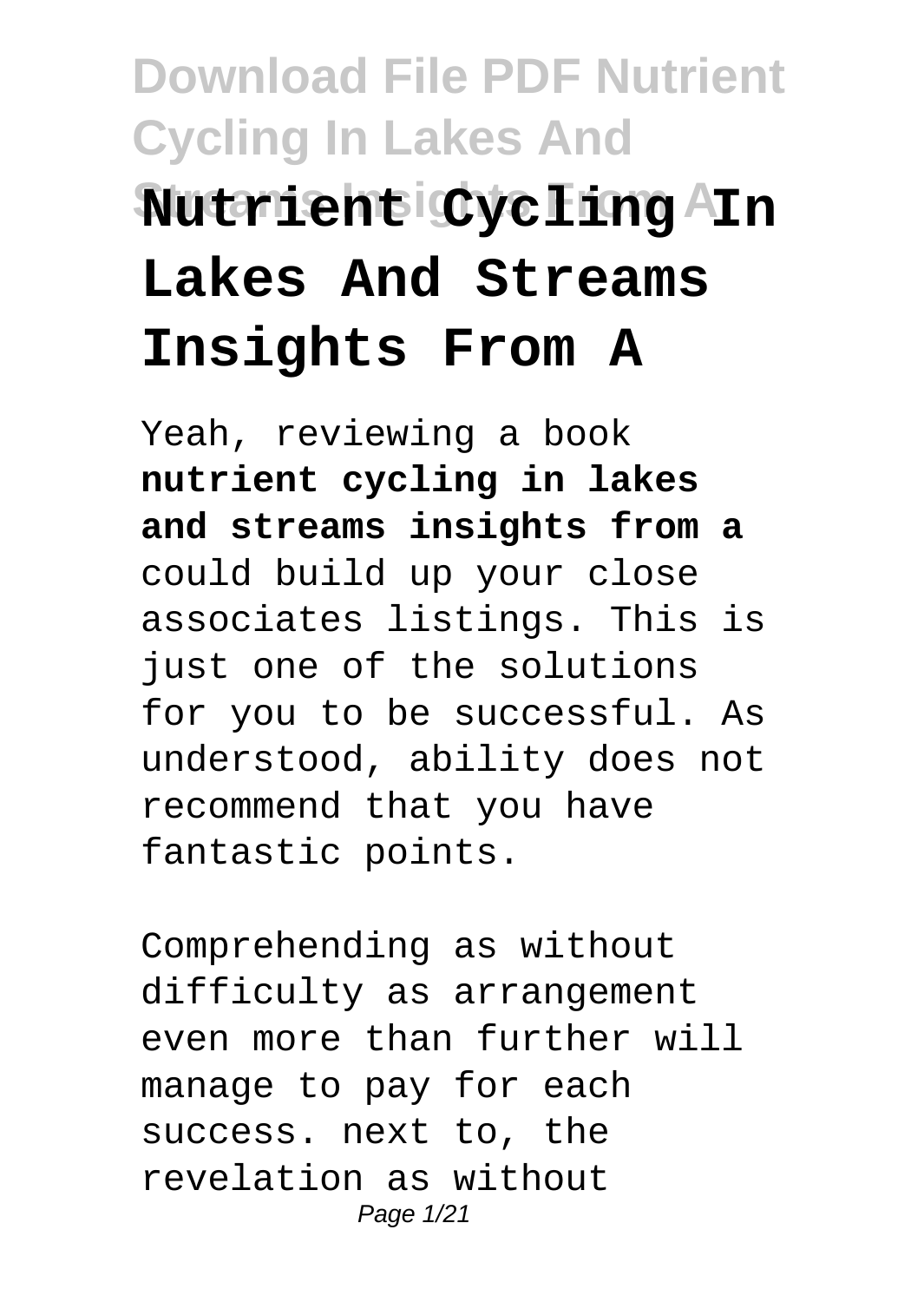**Streams Insights From A** difficulty as perspicacity of this nutrient cycling in lakes and streams insights from a can be taken as with ease as picked to act.

Nutrient Cycles**Nitrogen \u0026 Phosphorus Cycles: Always Recycle! Part 2 - Crash Course Ecology #9** Carbon and Nitrogen Cycles Nutrient Cycling | Soil Food Web School **Explaining (most of the) Nutrient Cycle** The Nitrogen Cycle Nutrient Cycles

Nitrogen and phosphorus cycles: Always recycle! | Crash Course ecology | Khan AcademyCBSE Class 9 Science, Natural Resources -2, Page 2/21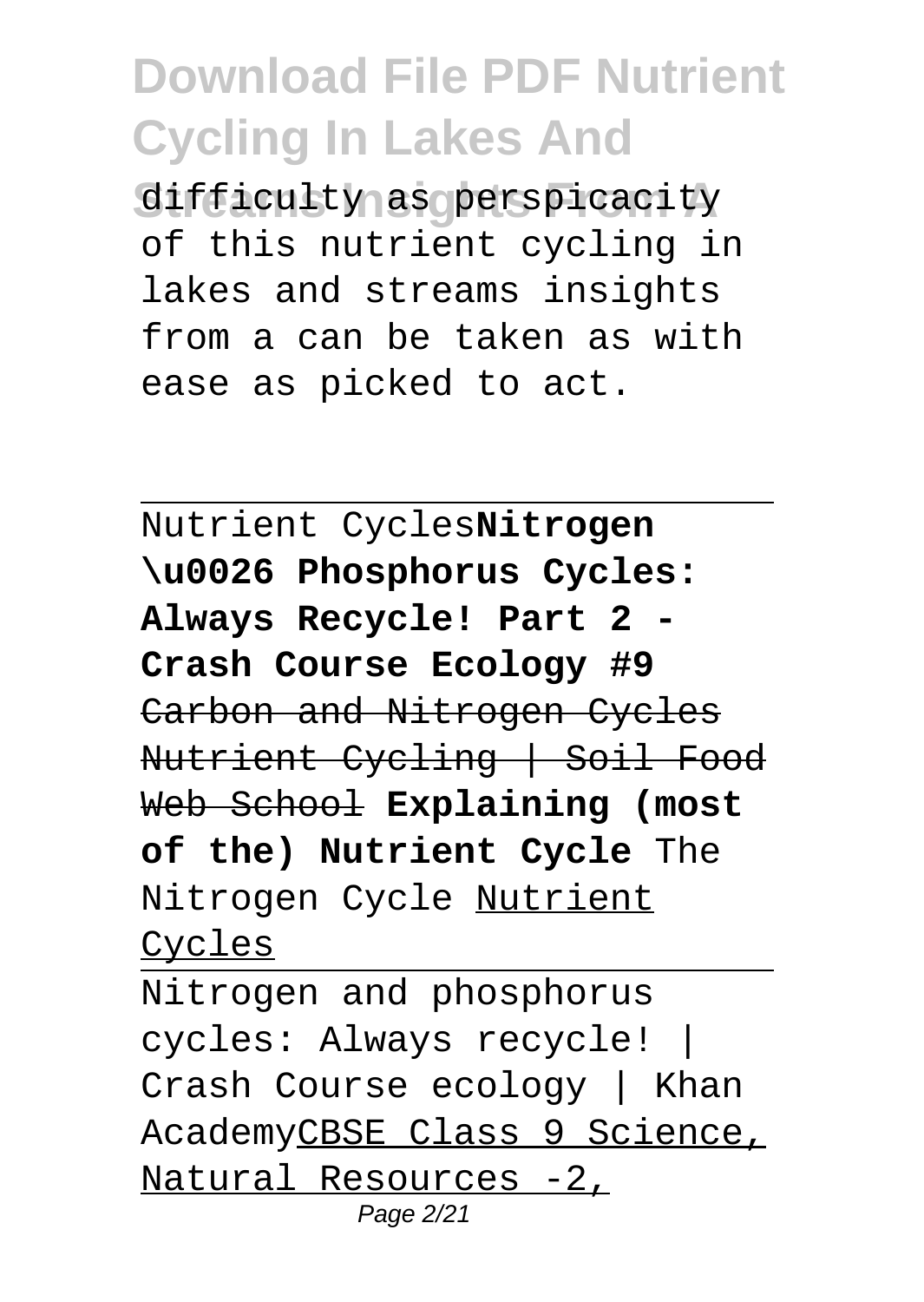Biogeochemical Cycles The Nutrient Cycle Episode 4 in the Garden Soil Series Alberta Urban Garden Nutrient cycle in the tropical rainforest ?? The Nitrogen Cycle Explained | A-Level Biology Tutorial | AQA The Nitrogen Cycle | Ecosystem Pond Series Episode 2.5 17.1.3 What is the nitrogen cycle Difference between energy flow and Nutrient Cycling Marine Nutrient Cycle and Energy Flow **Soil Nutrient Basics, Concepts of Soil Fertility, 1/4** Nutrient Cycles Nutrient Cycles in Marine Ecosystems Energy Flow and Nutrient Cycling NHFI Gardening Without Soil Page 3/21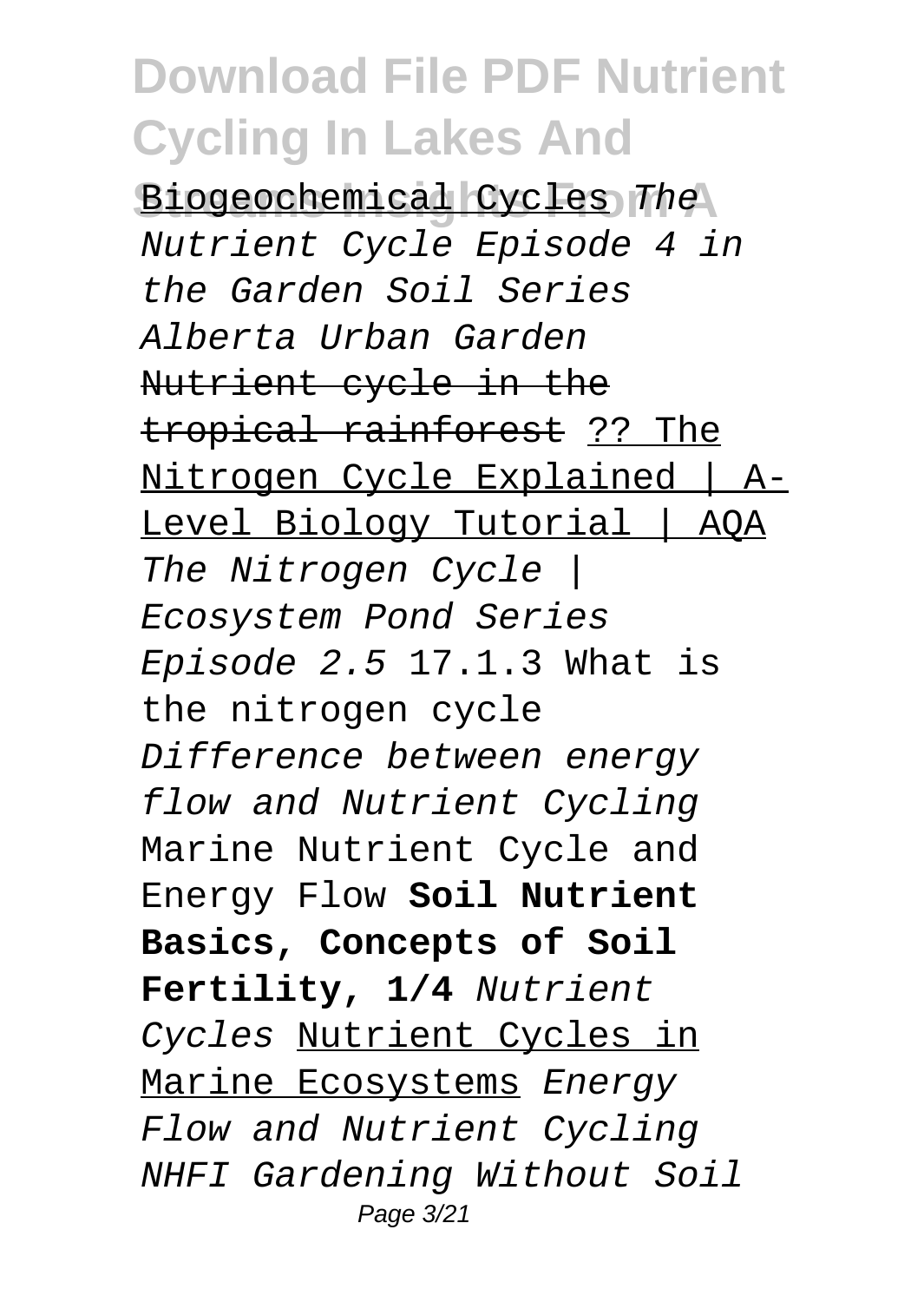**Streams Insights From A** Hydroponics for Northern Manitoba IGCSE BIOLOGY REVISION [Syllabus 20] - Nutrient Cycles How Lakes Cycle: Untamed Science Bio 20.2 - Nutrient cycles Nutrient Cycling PLSCS  $2600 - 25 -$  Nutrient Cycling in Soil and an intro to the Nitrogen Cycle NITROGEN CYCLE Living World - Nutrient Cycles **BIJS in the Field: Episode 2 - Salmon, Nutrient Cycling and the Pacific Northwest** Nutrient Cycling In Lakes And Our primary focus was nutrient cycling that results in increased productivity, so we quantified nutrient cycling Page 4/21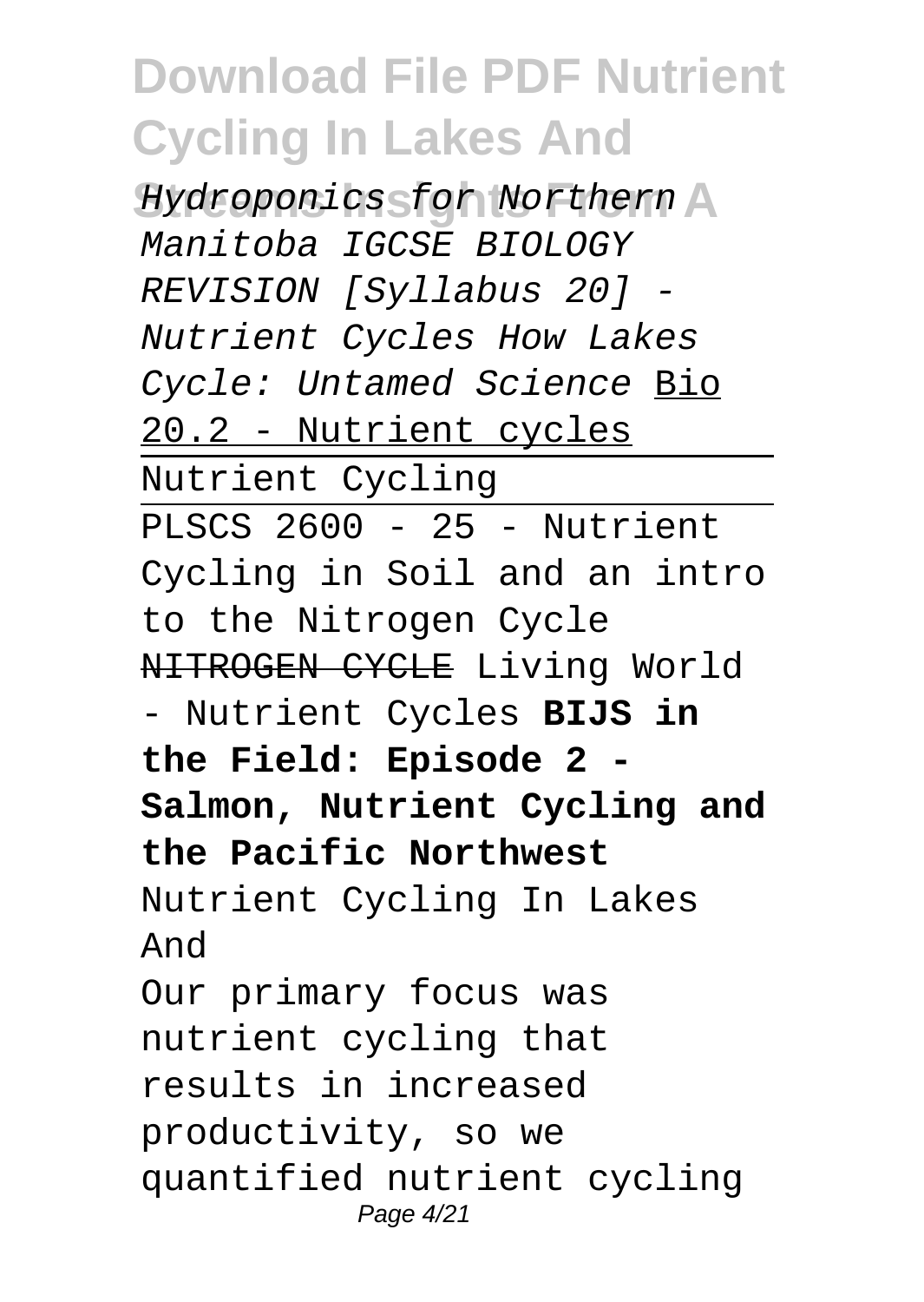by defining the recycling ratio (?) as the number of times a nutrient molecule is sequestered by producers before export. An analytic model of nutrient cycling predicted that in lakes ? is governed by the processes that promote the mineralization and retard the sedimentation of particulate-bound nutrients, whereas in streams, ? is governed by processes that promote the uptake ...

Mini-Review: Nutrient Cycling in Lakes and Streams ... Lake Turnover: Seasonal Nutrient Cycling in Lakes. August 2, 2020. August 2, Page 5/21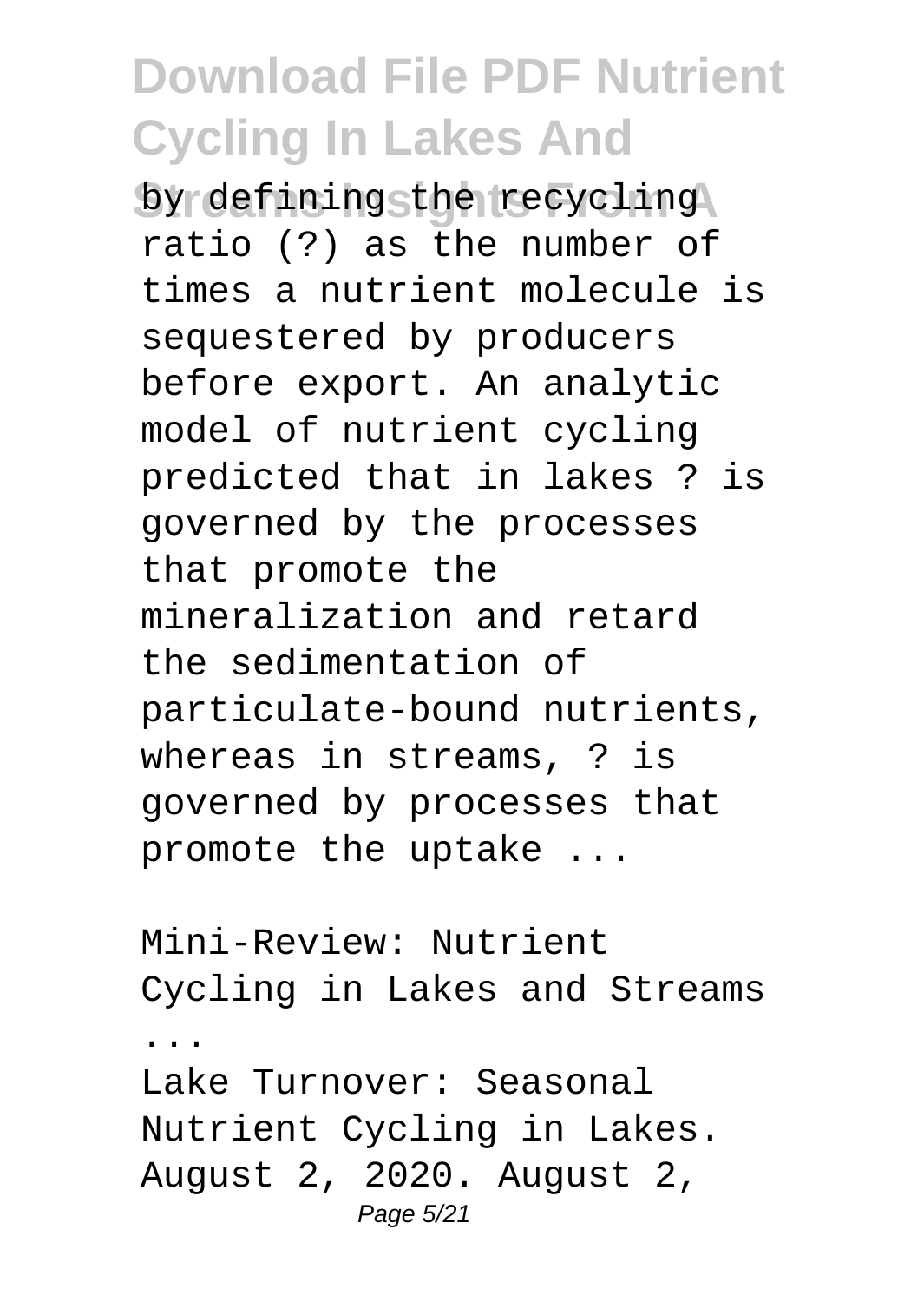2020. by Abby Good. Turnover is a phenomenon that occurs in terrestrial bodies of water, such as lakes and ponds, in which the water near the surface of the lake (epilimnion) is replaced with the water near the bottom of the lake (hypolimnion) to establish a homogenous mixture.

Lake Turnover: Seasonal Nutrient Cycling in Lakes – VCLRA

A CONCEPTUAL MODEL FOR NUTRIENT CYCLING IN LAKES AND STREAMS A generalized model must suppress the idiosyncra-sies of individual ecosystems and highlight common processes. Page 6/21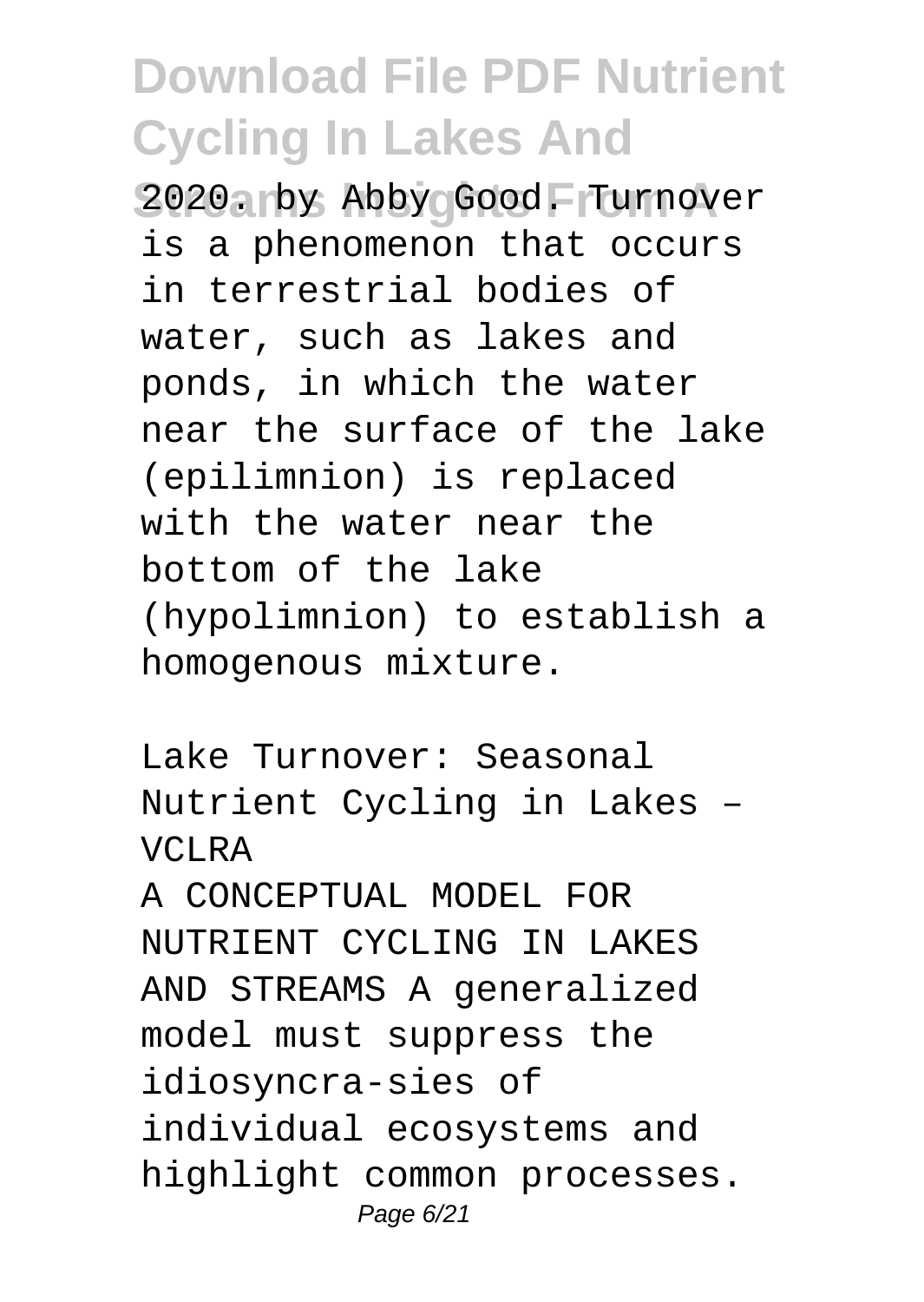We derived such a model from the premise that nutrient cycling is controlled by the uptake rate of dissolved nutrients, the rate of nutrient release

Nutrient Cycling in Lakes and  $-$  JSTOR recycling ratio (r) as the number of times a nutrient molecule is sequestered by producers before export. An analytic model of nutrient cycling predicted that in lakes r is governed by the...

Nutrient Cycling in Lakes and Streams: Insights from a ... nutrient-cycling-in-lakes-Page 7/21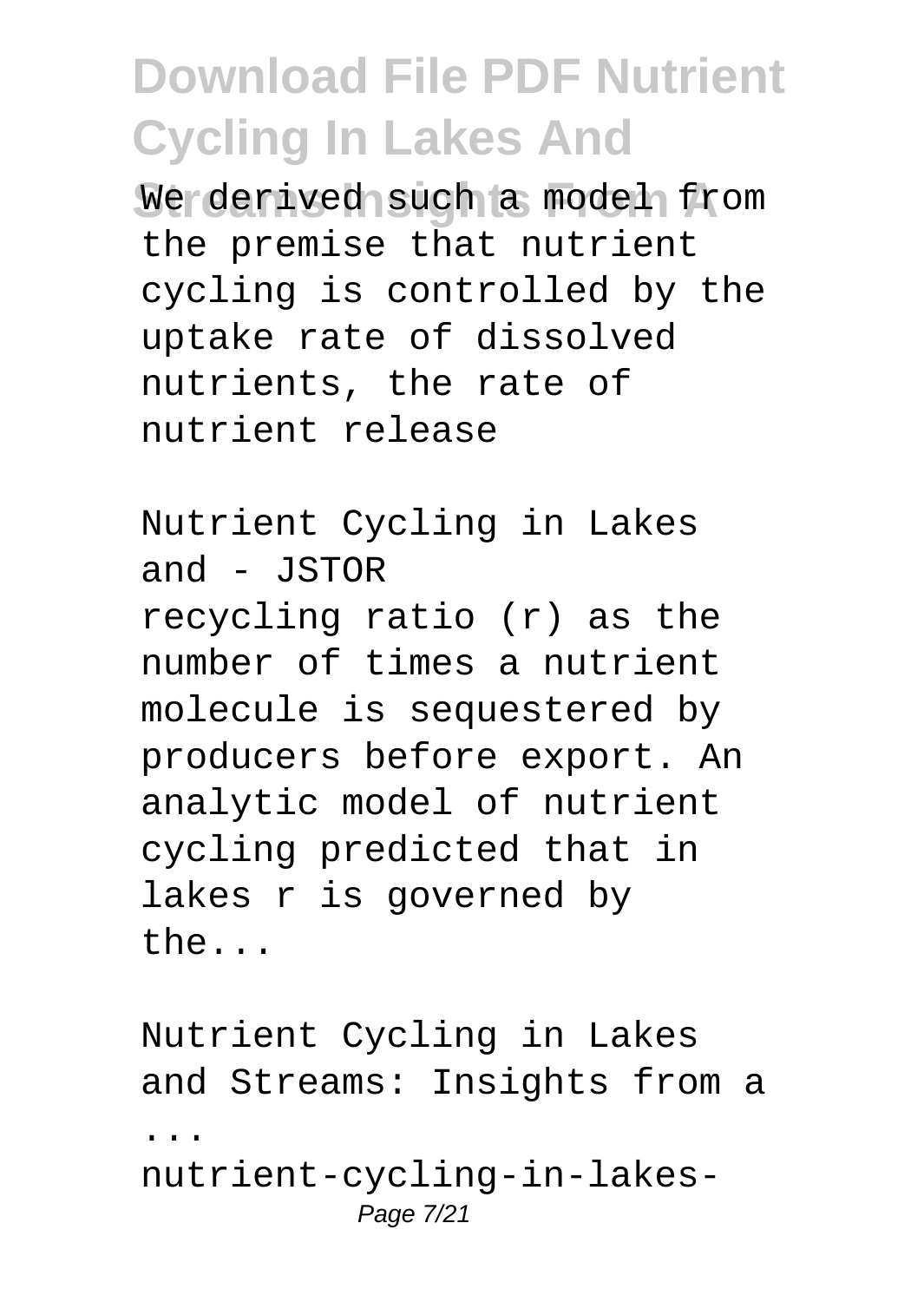**Streams Insights From A** and-streams-insights-from-a 2/3 Downloaded from calendar.pridesource.com on November 15, 2020 by guest 2050: Lakes nutrient cycling in lakes and Lake Turnover: Seasonal Nutrient Cycling in Lakes. August 2, 2020. August 2, 2020. by Abby Good. Turnover is a phenomenon that occurs in terrestrial bodies of water, such as lakes

Nutrient Cycling In Lakes And Streams Insights From A ... Nutrient Cycling in Lake Baikal. Due to the dissolution of diatoms and

other organisms during sinking and the associated Page 8/21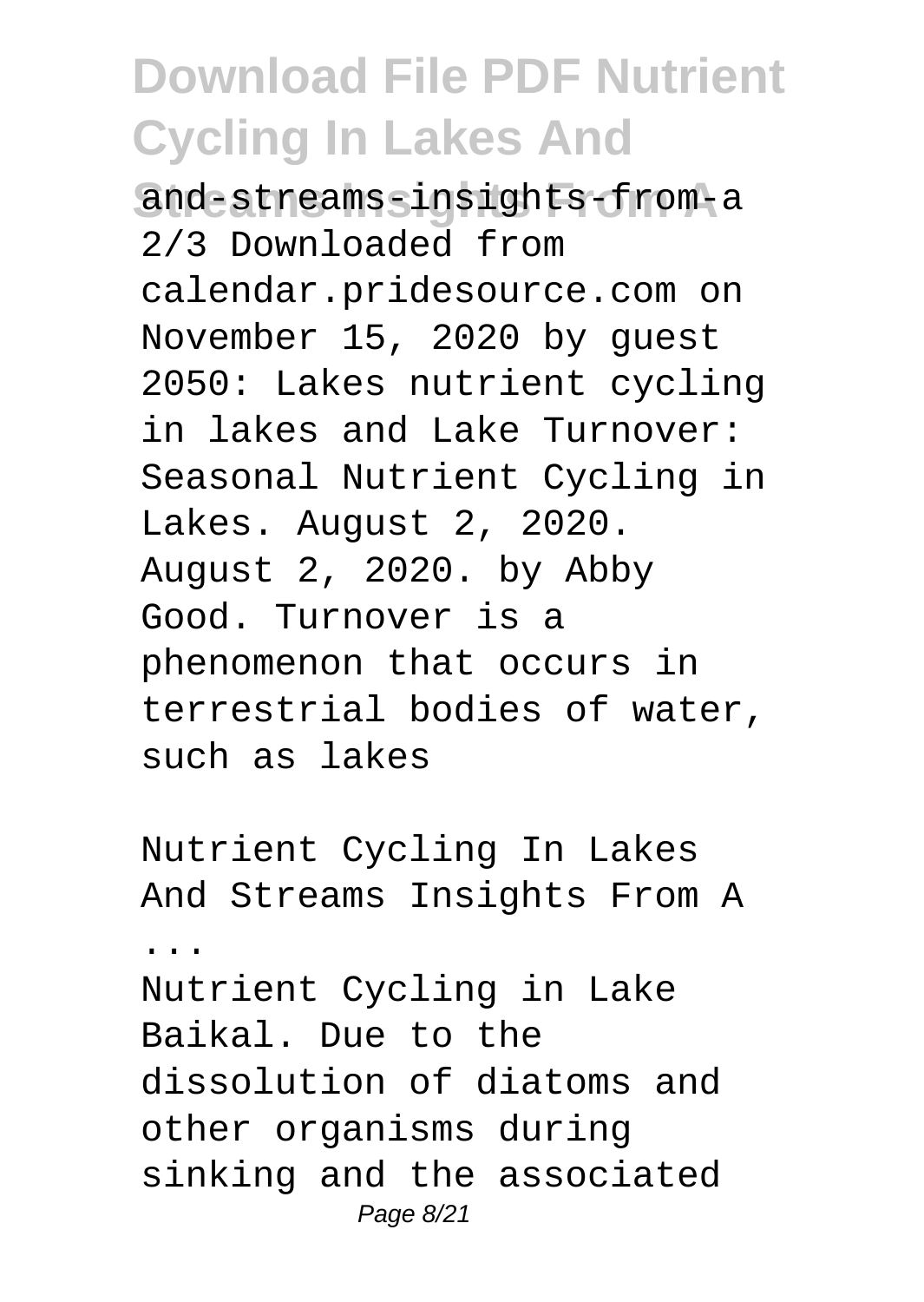**Semineralization of rom A** nutrients into the water column, deep water nitrate, phosphate, and silicate nutrient concentrations are higher than the overlying waters in the epilimnion ( 9  $, 23$  ).

Changing nutrient cycling in Lake Baikal, the world's ... Nutrient dynamics in lakes are determined by the external anthropogenic discharges and unobserved internal cycling processes. In this work, a decadal nutrient data set from the eutrophic Lake Taihu, China, revealed a strong seasonal pattern of nutrient concentration and Page 9/21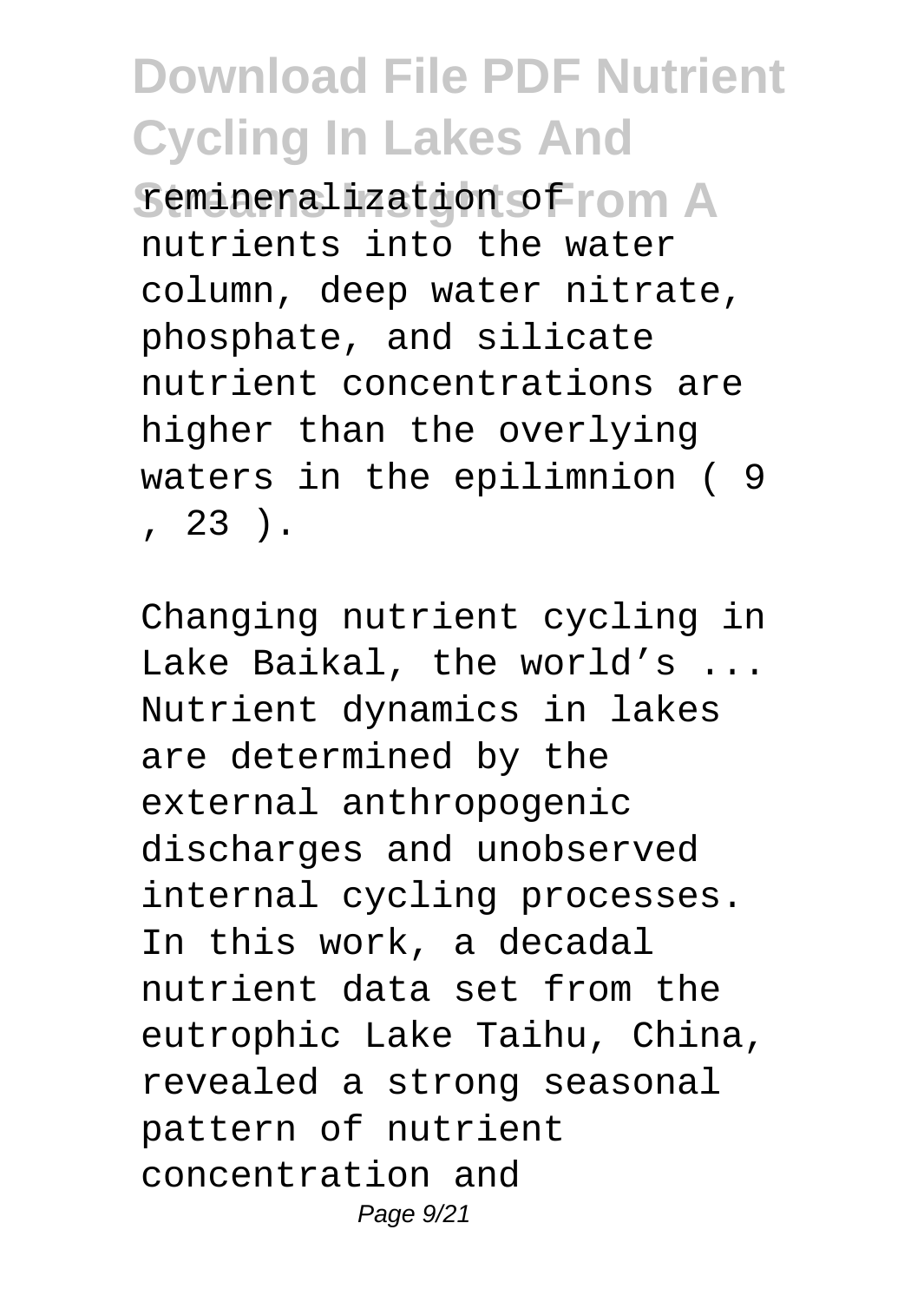Simitation. **A** nutrient- A driven dynamic eutrophication model based on a Bayesian hierarchical framework was established to quantify the relative contributions to temporal variations from external discharges and internal processes.

Seasonal Pattern of Nutrient Limitation in a Eutrophic

...

In module four, and in your education previous to this course, you've learned about the water cycle, in which water evaporates from bodies of water, condenses into clouds, and then is returned as rain to drain again into Page 10/21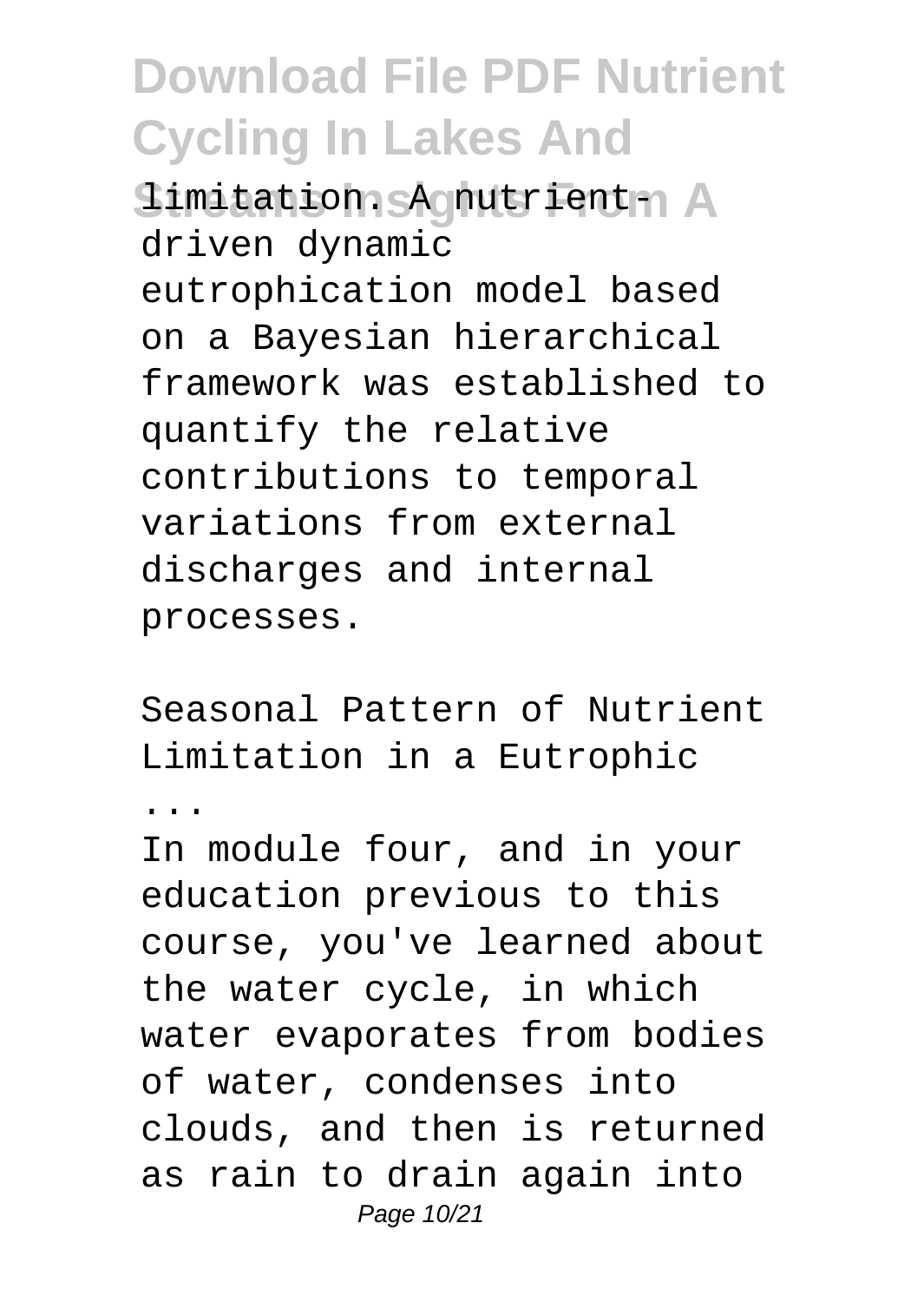**Groundwater, lakes, and A** oceans. Each of the major crop nutrients, and most chemical elements on the earth's surface, has a similar cycle in which the nutrient is transported and transformed from one place to another, spending time in different 'pools', analogous to the ...

What is Nutrient Cycling? Fertilizers are known to promote the growth of toxic cyanobacterial blooms in freshwater and oceans worldwide, but a new multiinstitution study shows the aquatic microbes themselves can drive nitrogen and phosphorus cycling in a Page 11/21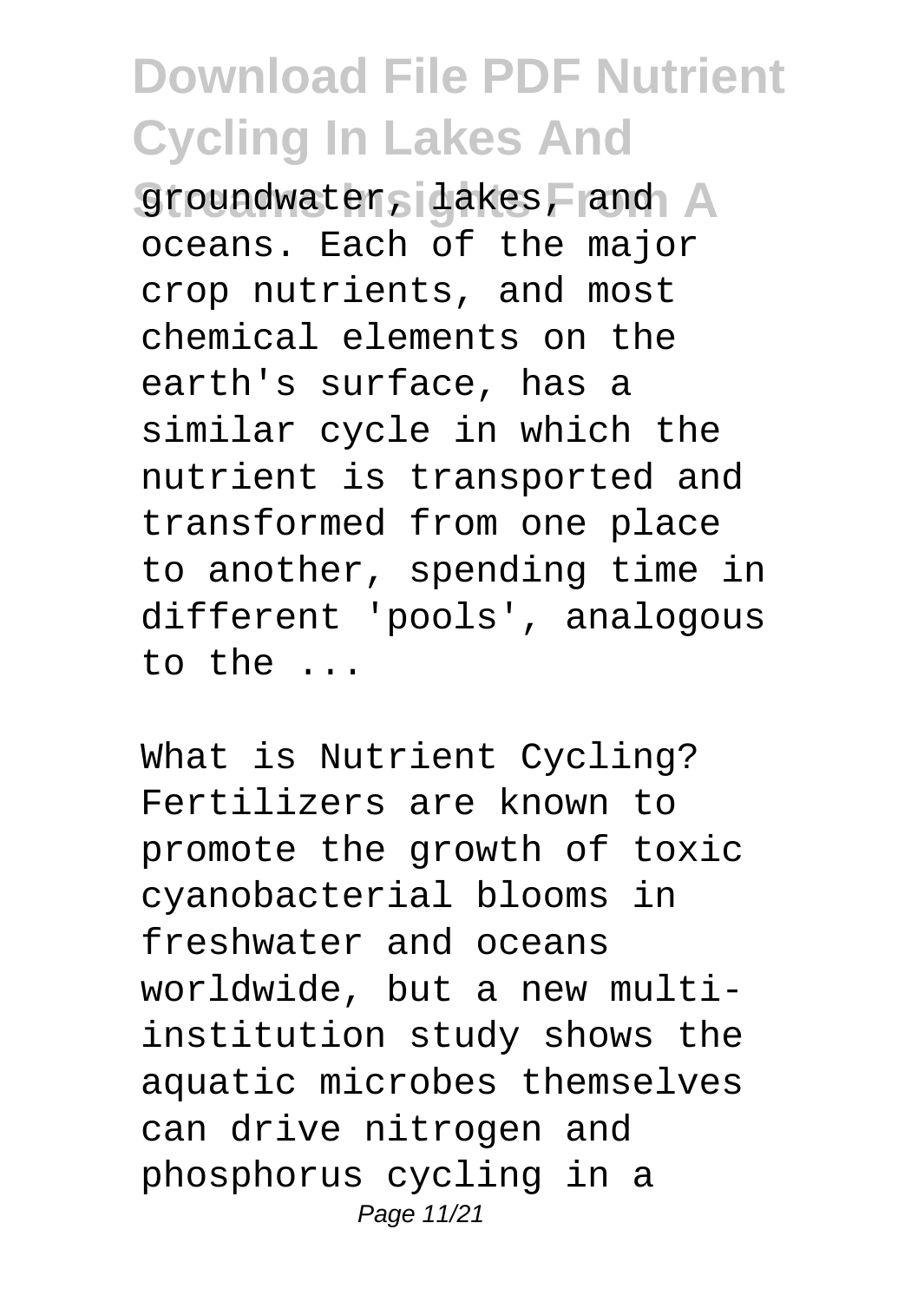combined one-two punch in lakes. The findings suggest cyanobacteria -- sometimes known as pond scum or bluegreen algae -- that get a toe-hold in low-to-moderate nutrient lakes can set up positive feedback loops that amplify the effects of pollutants and climate ...

Algae Blooms Drive Nutrient Cycles Nutrient cycling is one of the most important processes that occur in an ecosystem. The nutrient cycle describes the use, movement, and recycling of nutrients in the environment. Valuable elements such as carbon, oxygen, hydrogen, Page 12/21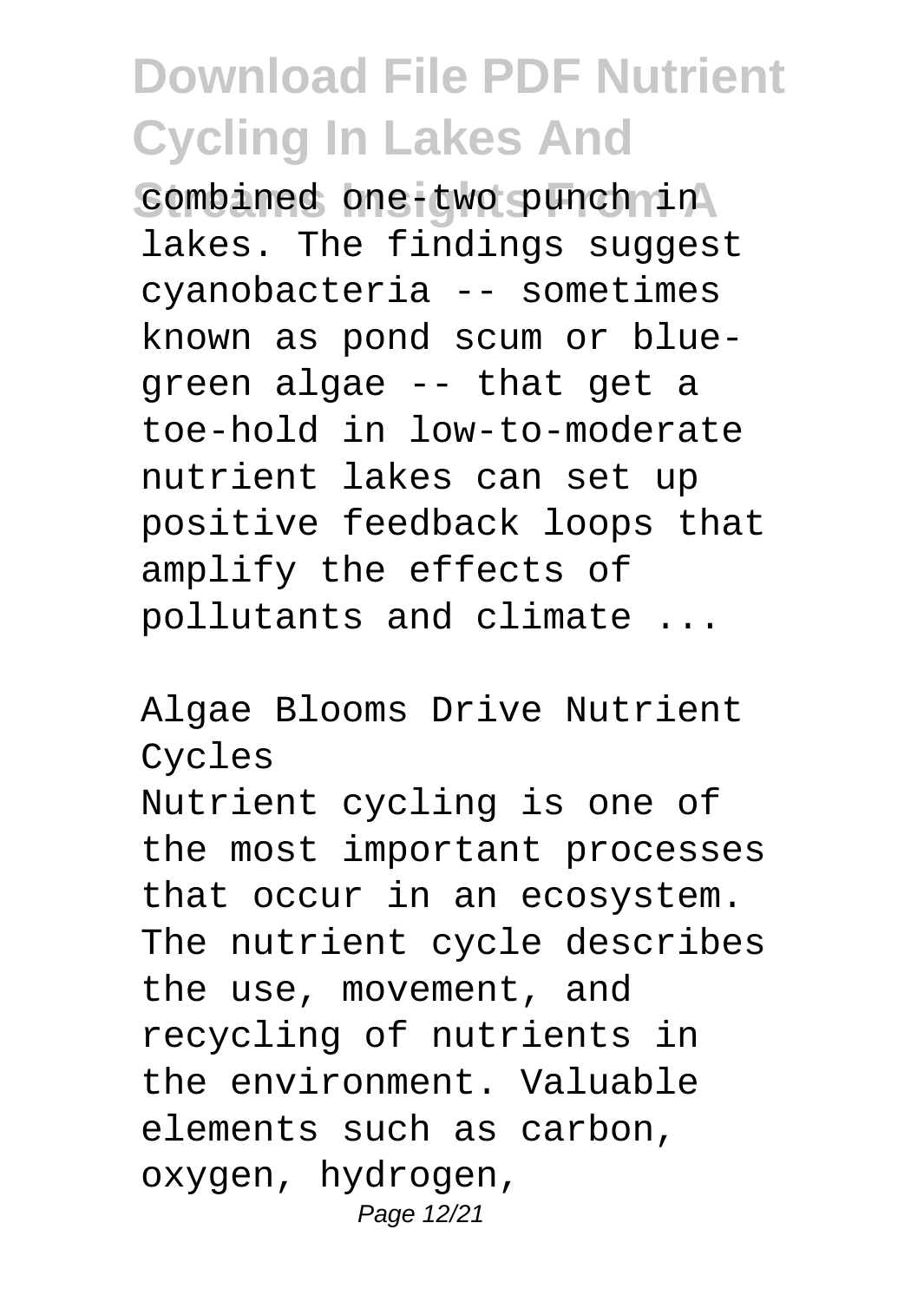phosphorus, and nitrogen are essential to life and must be recycled in order for organisms to exist.

Nutrient Cycles in the Environment Cycling of Nutrients in Lake Water. •Natural P inputs to lakes is small. –Retention in terrestrial watersheds: vegetation and soil –P associated with soil minerals not bioavailable. •Large proportion of P is in plankton biomass; small proportion is "available" (dissolved in lake water).

Lakes, Primary Production, Budgets and Cycling Nutrient cycling within Page 13/21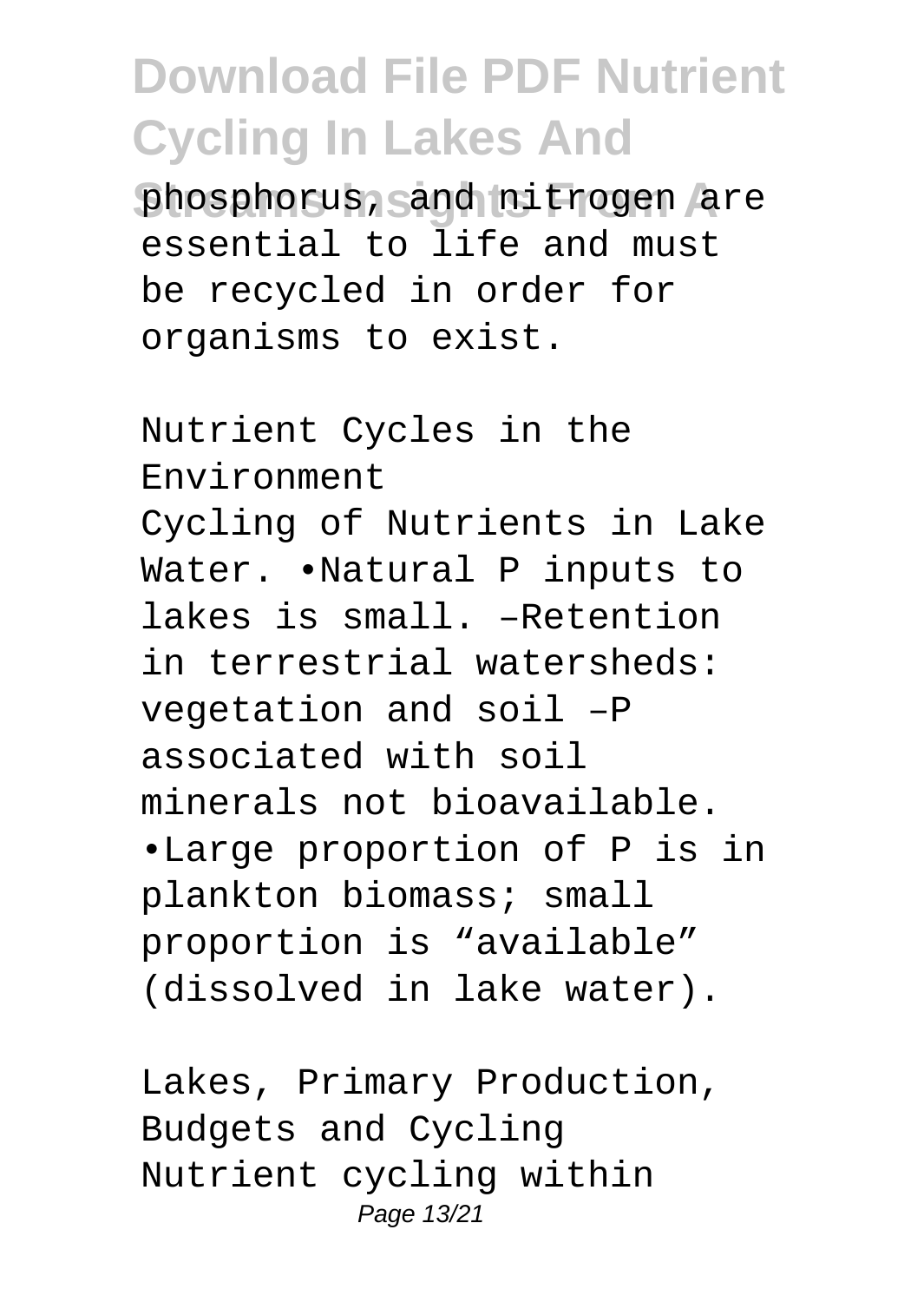forestnecosystems involves nutrient uptake and retention by biota, which retards nutrient movement to fresh waters. Deforestation, or killing of forest vegetation, initially disrupts this uptake and retention resulting in altered nutrient fluxes to fresh waters. These fluxes are in both dissolved and particulate form.

Nutrient Cycling - an overview | ScienceDirect Topics Understanding of general ecosystem principles may be improved by comparing disparate ecosystems. We compared nutrient cycling in Page 14/21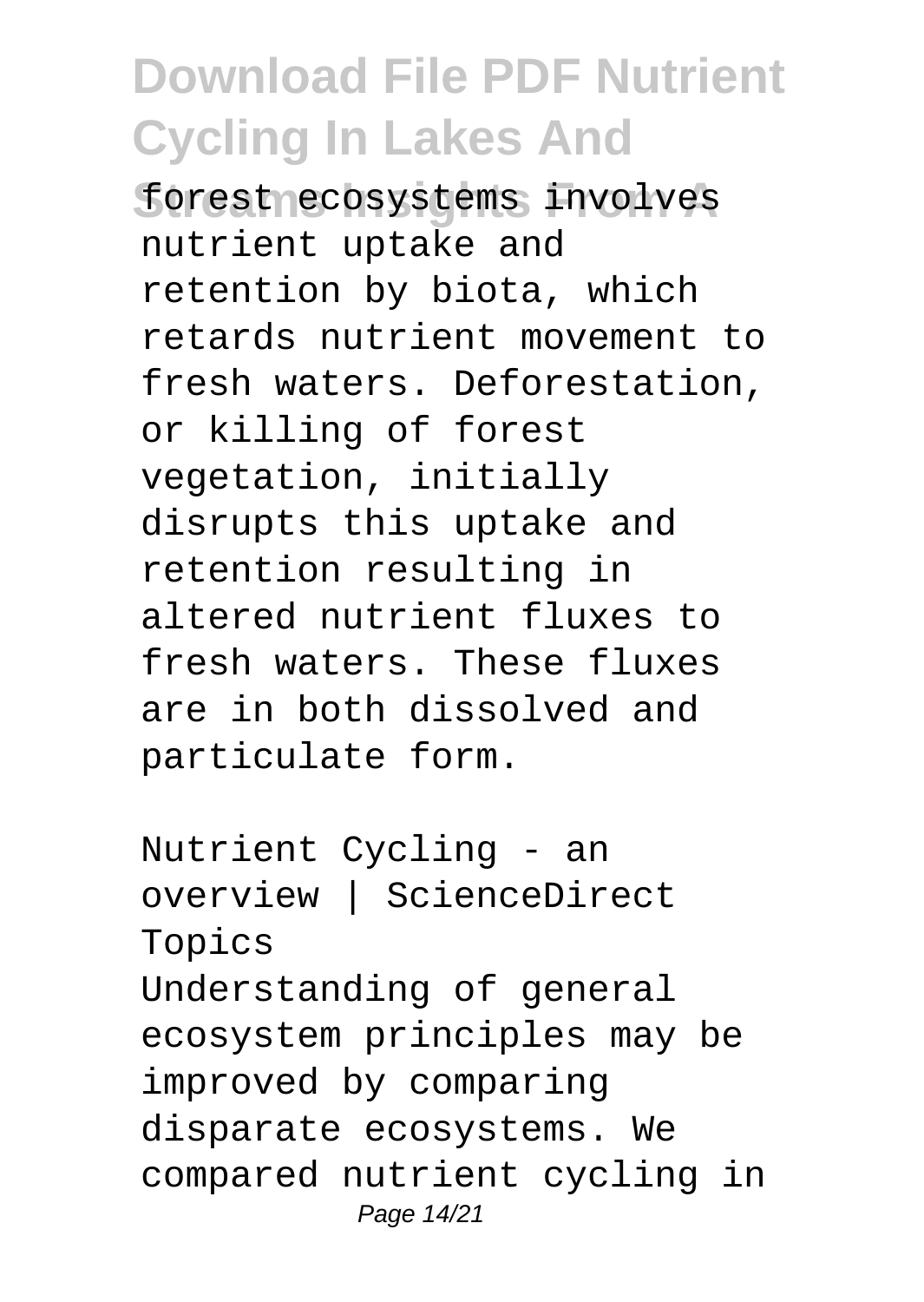**Stakes rand streams to om A** evaluate whether contrasts in hydrologic properties lead to different controls and different rates of internal nutrient cycling. Our primary focus was nutrient cycling that results in increased productivity, so we quantified nutrient cycling by...

Nutrient cycling in lakes and streams: insights from a ... This nutrient cycle begins with photosynthesis, the process by which plants, algae, and some bacteria use energy from sunlight to combine carbon dioxide (CO Page 15/21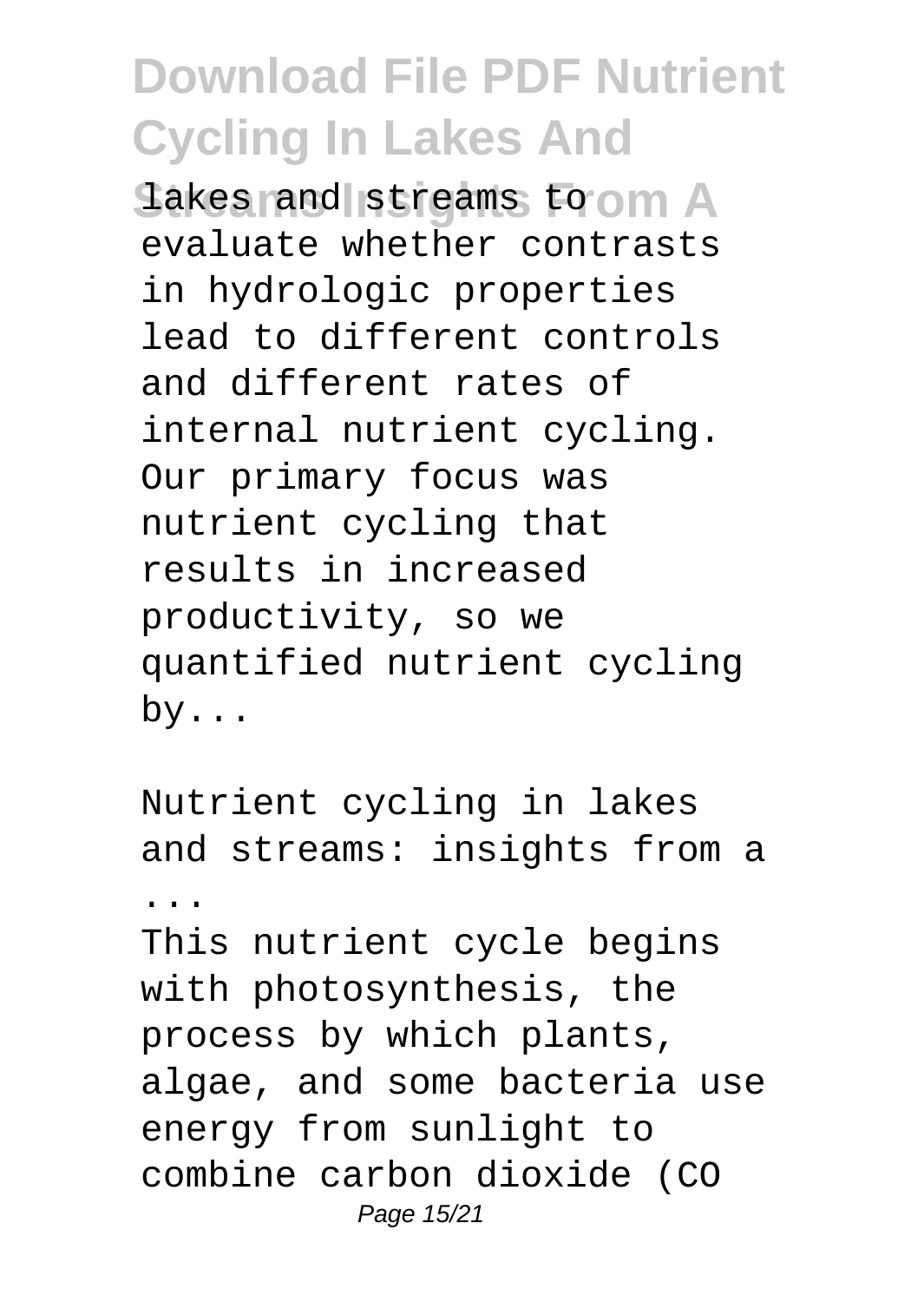**Streams Insights From A** 2) from the atmosphere and water to form sugars, starch, fats, proteins, and other compounds that they use to build cells or store as food.

What is the Nutrient Cycle? (with pictures) Cycling of nutrients in a pond. A koi pond is a miniature representation of many processes that take place in the wider living world. It behaves in a similar way to many natural environments in that it interacts continuously with the adjacent environments and elements, causing its own characteristics to change to a lesser or Page 16/21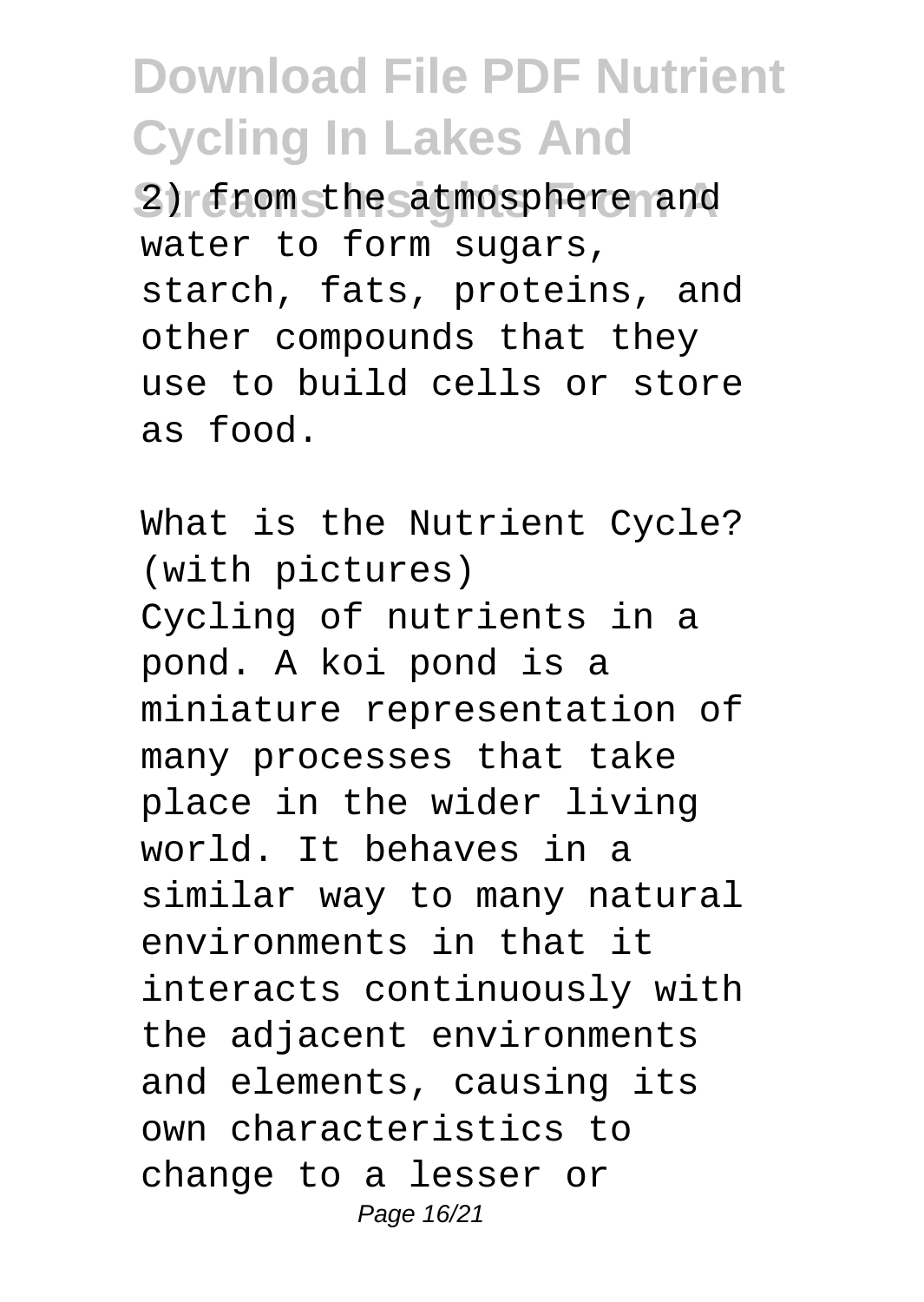#### **Download File PDF Nutrient Cycling In Lakes And Greater sextenthts From A**

Cycling of nutrients in a pond. - Keeping Goldfish,  $K \cap i$ Surface water temperature is increasing in many freshwater lakes; while potential impacts of this trend, coupling with changes of external nutrient inputs, on internal nutrient cycling and HABs' occurrences have been rarely analyzed.

Lake warming intensifies the seasonal pattern of internal ...

Nutrient loading refers to the release, through human activities, of nitrogen, phosphorus, and other Page 17/21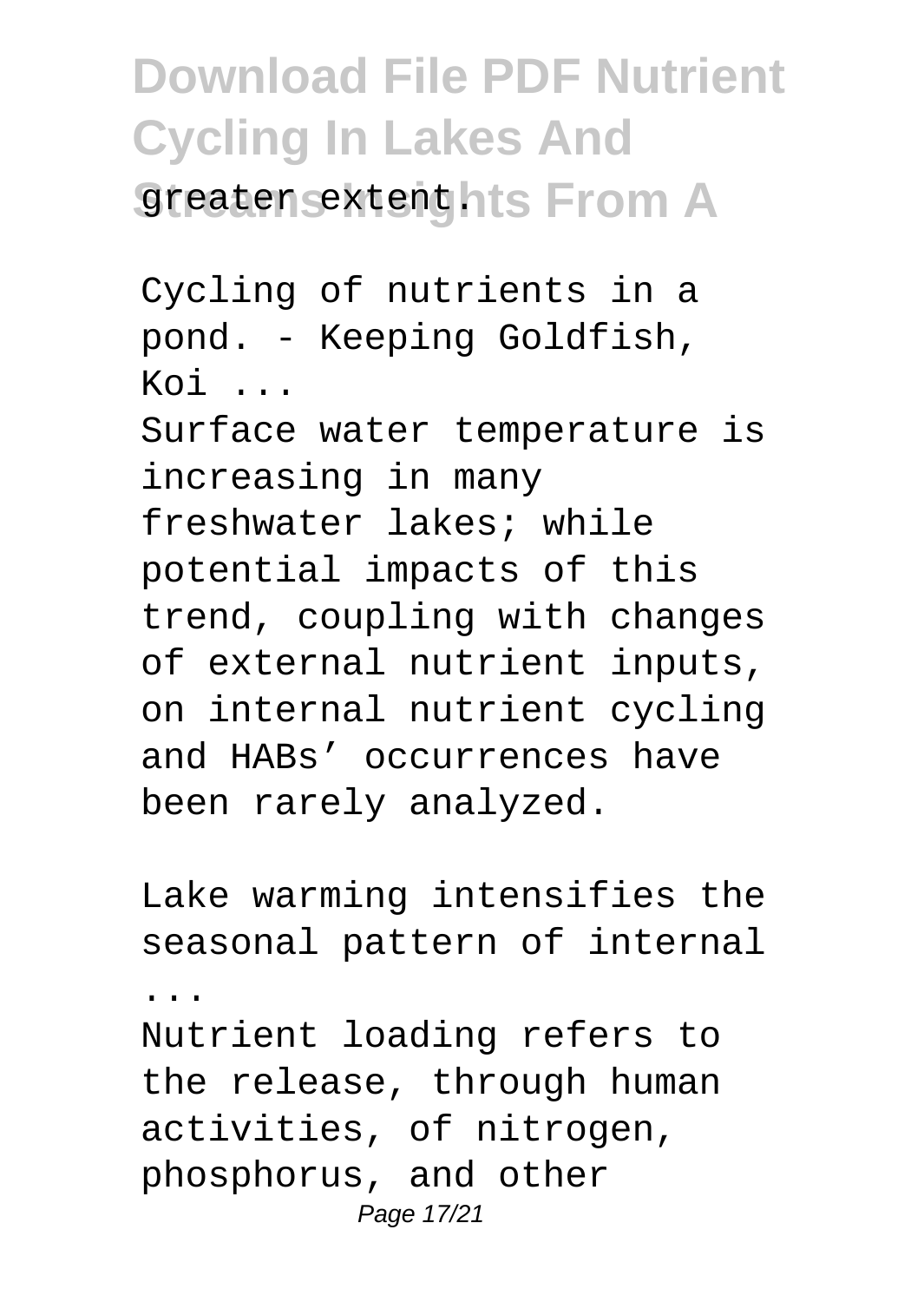$\frac{1}{2}$  nutrients into the From A environment. 1 Fertilizers from agriculture, phosphates from detergents, and sewage from urban development are examples of nutrients that can be loaded into aquatic systems.

Nutrient Loading and Algal Blooms | biodivcanada Nutrient cycling An important topic in our research is the cycling of nutrients within lake ecosystems. This is because in a large number of lakes, the internal cycling of nutrients regulates the water quality and prevents or delays the recovery of the ecosystem after the Page 18/21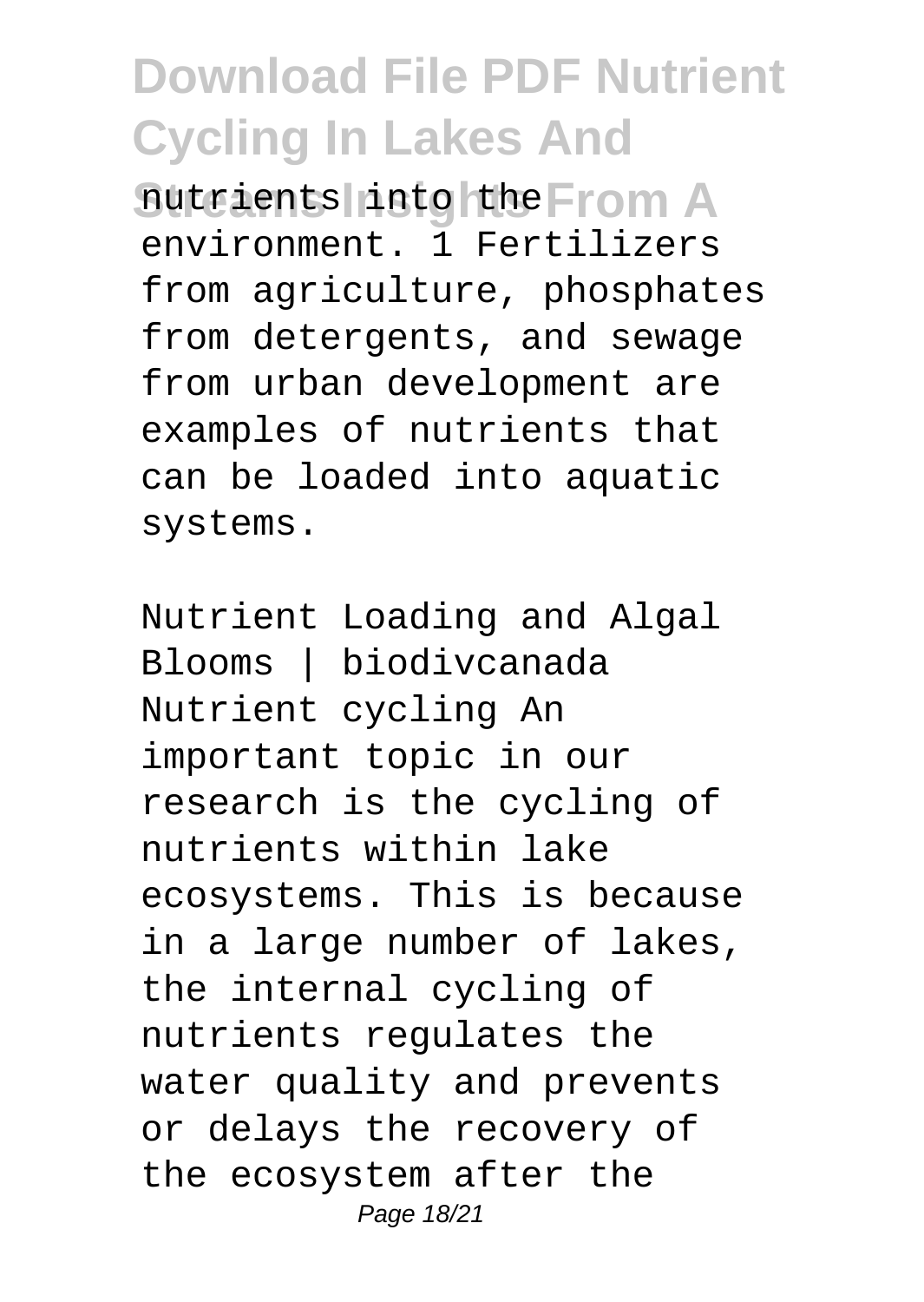**Feduction of external m A** nutrient loading.

Nutrient Cycling in the Great Lakes Nutrient Cycling in the Great Lakes Nutrient Cycling in Three Northern Wisconsin Lakes Lake Morphology and Nutrient Dynamics at Macroscales Nutrient Cycling and Productivity of Dystrophic Lake-Bog Systems Pelagic Nutrient Cycles Antarctic Nutrient Cycles and Food Webs Nutrient Dynamics and Retention in Land/Water Ecotones of Lowland, Temperate Lakes and Rivers Nutrient cycling in fresh-Page 19/21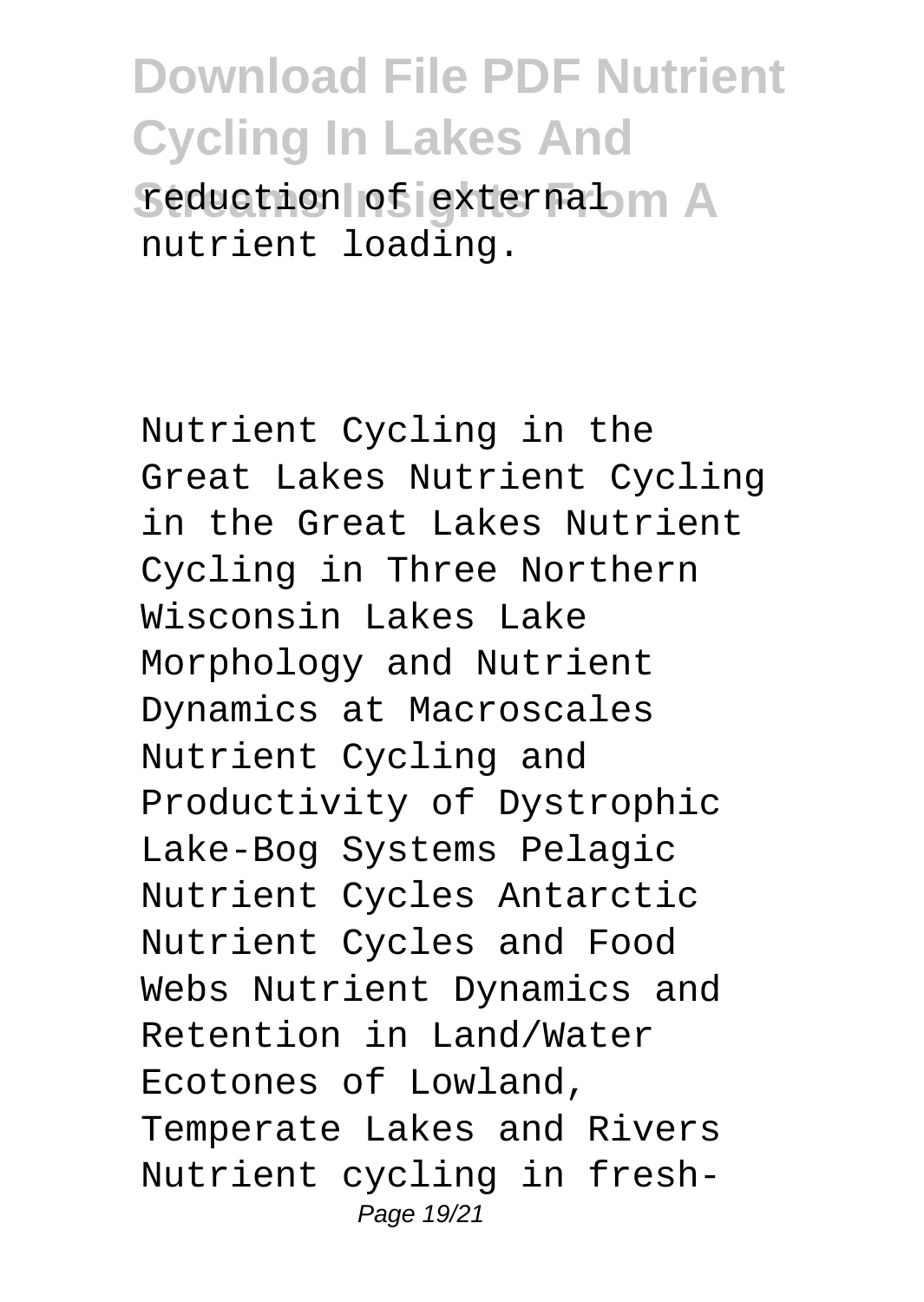water lakes on Signy Island, South Orkney Islands Environmental Ecology Mathematical Modeling of Lake Systems with Nutrient Cycling Riverine Ecosystem Management Relationship of Sedimentation and Nutrient Cycling to the Trophic Status of Four Lakes in the Lake Washington Drainage Basin The Role of Emergent Macrophytes to Nitrogen and Phosphorus Cycling in a Great Lakes Marsh Clean Coastal Waters Nutrient Cycling in Brazos River Oxbow Lakes, with Emphasis on the Importance of Benthivorous Fish Eutrophication of Shallow Lakes with Special Reference Page 20/21